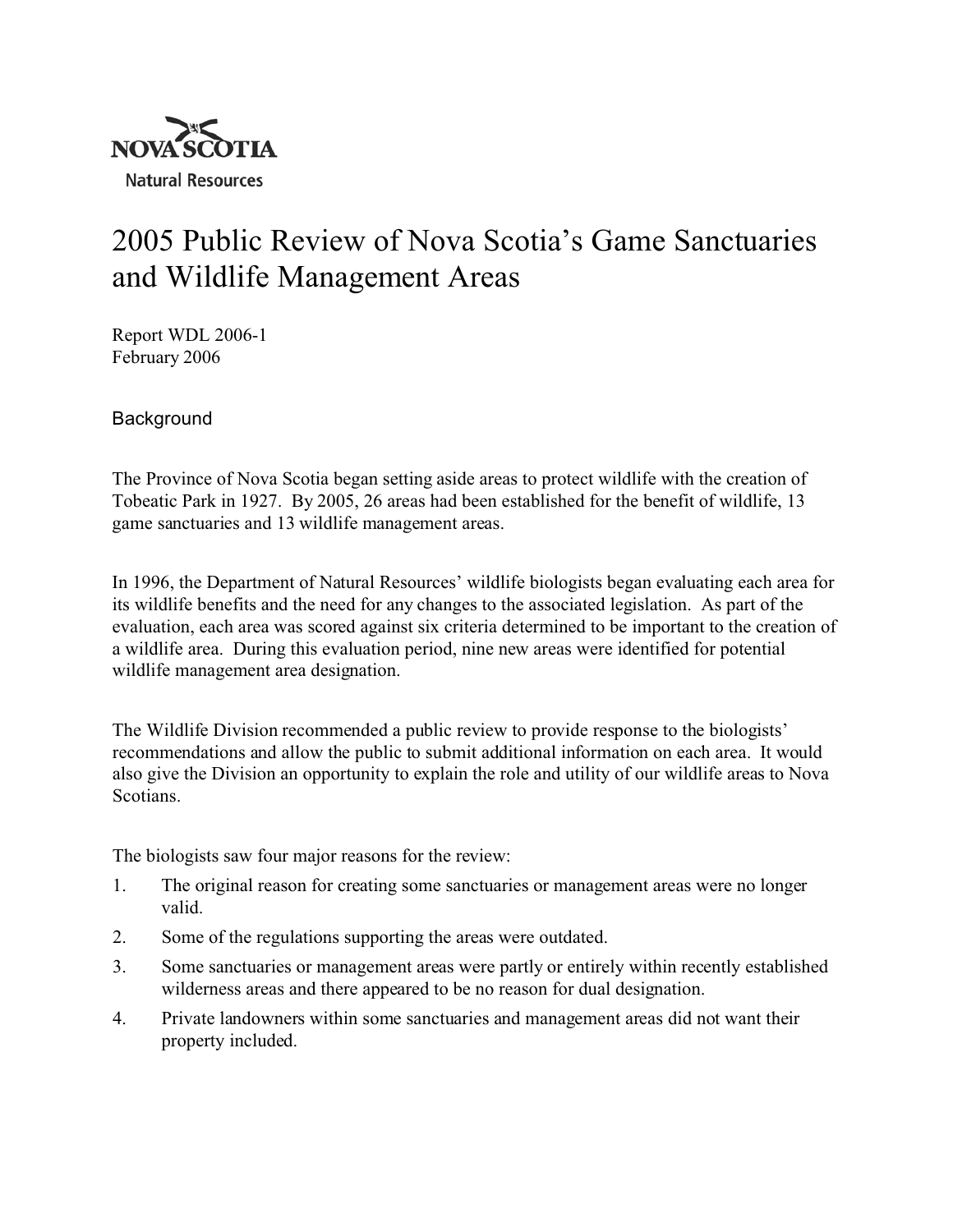#### The Review

Information on the history, current use and habitat conditions, and the biologists' recommendations for each existing area, was assembled in a series of 26 reports. Reports were also created to describe the nine proposed new areas. These, together with an introduction, the associated legislation and a history of sanctuary and management areas in Nova Scotia, were brought together in a Wildlife Division web site. The site gave contact information and the ability for an email reply. On January 18, 2005, the site was activated and a press release from Honourable Richard Hurlburt, Minister of Natural Resources, announced the beginning of the review. Newspaper advertisements followed in a couple of days. Within approximately one week the biologists' scoring for each area, for each of the evaluation criteria, was added to the site and more detail of their recommendations was added to the 26 reports. The review was scheduled to run until February 28, 2005.

There were some public requests for a longer review period so a February 25 press release extended the deadline for submissions to May 31. As a result of public feedback, Minister Hurlburt announced May 5, that no wildlife management areas or wildlife sanctuaries would be delisted.

### **Results**

A total of 376 e-mails were received. Several people wrote more than one email. Another 87 submissions were received by mail at the Wildlife Division and the Minister's office received 38 submissions directly. Many of these were also submitted as e-mails or were mailed to both the Wildlife Division and the Minister's office. Duplicate letters were not counted more than once if they were found. Some people made more than one recommendation and some people made no recommendations (e.g., just a request for information). Therefore the numbers summarized below do not equal the total submissions received.

Some petitions were received. One wanted to maintain the status of Liscomb Sanctuary with 22 signatures. There were two petitions in support of maintaining the status of Chignecto, one with 69 signatures and the other 282 signatures. Two snowmobile clubs petitioned in favour of maintaining the status of Chignecto, one with 19 signatures and one with 25. A petition requesting no areas lose their status had 12 signatures. Seventy-five local residents signed a petition concerned that the proposed Cape Sable Island WMA would interfere with traditional use. A petition in support of sanctuaries becoming Nature Reserves, mentioning Blandford in particular, contained 102 signatures. Forty-five submissions received from a petition website requested an extended deadline and opposed any existing areas having their designations changed. In June 2005, this website carried another petition requesting a logging moratorium at Liscomb, asking that Liscomb become a protected wilderness and asking DNR to schedule a series of information sessions, community consultations and policy development workshops about this proposed new wilderness area. As of July 29, five of these submissions had been received.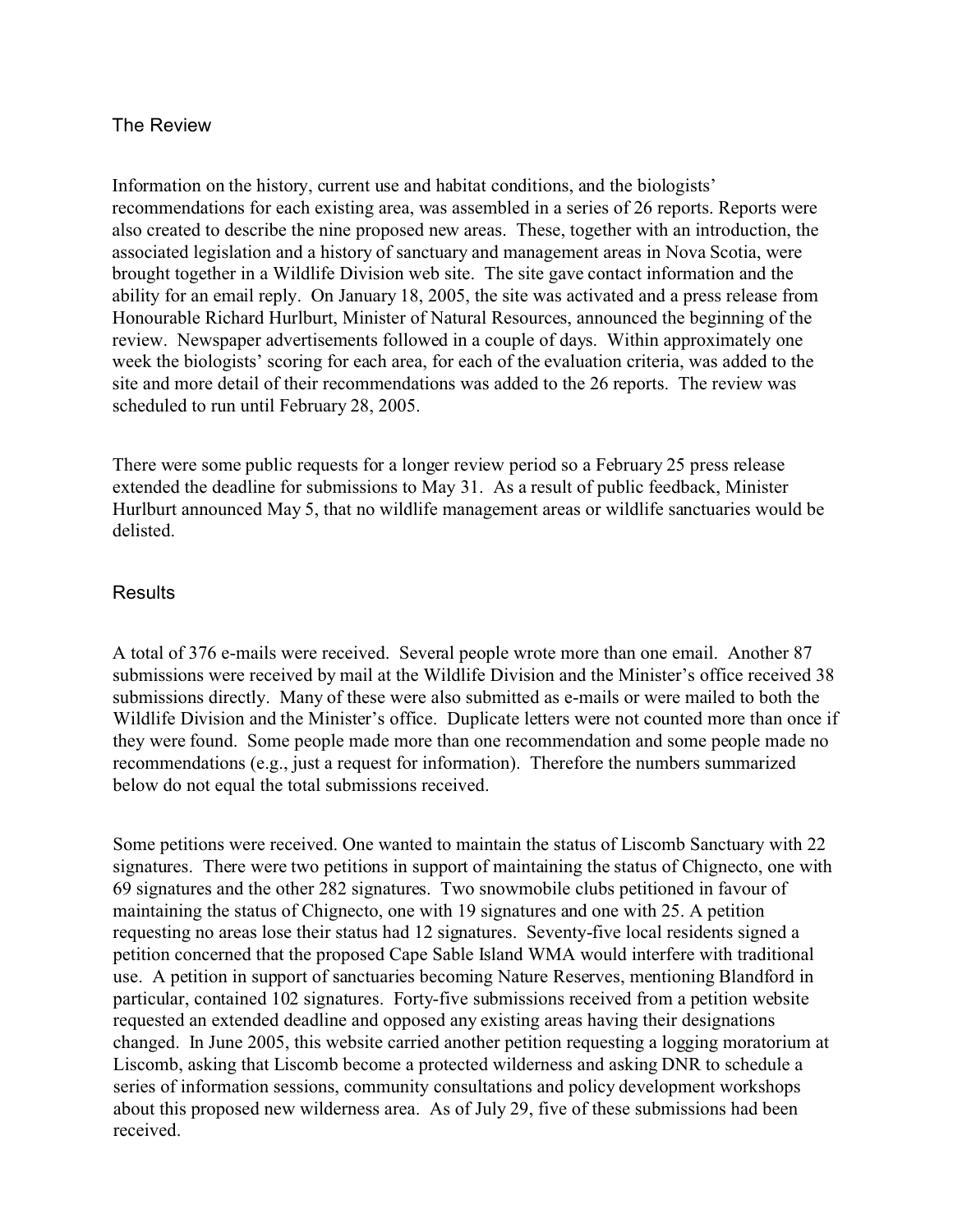### Submissions regarding existing areas

One hundred and thirty-five submissions were quite general in nature but expressed the opinion that we need to at least maintain the level of protection in existing sanctuaries and wildlife management areas. Most felt more protection was required for these areas and more protected areas were required.

Some submissions specified particular sanctuaries and wildlife management areas that should keep their designations or have their level of protection increased: Blandford 58; Chignecto 57; Liscomb 20; Waverley 13; Sunnybrae 7; Brule and Tobeatic 5 (two of these asked that the Tobeatic be made larger); Abercrombie 4; Shubenacadie 3; Antigonish, Minas Basin, Upper Clements, Melbourne Lake 2; Eastern Shore Islands, Maccan, Pearl Island, Dewey Creek, Martinique 1.

Some submissions specified particular sanctuaries and wildlife management areas that no longer require their designations: Chignecto and Waverley 2; Blandford, Hibernia, Scatarie, Liscomb and Tobeatic 1. One submission wanted the Liscomb delisted because it is destroyed.

Fourteen respondents wanted the Chignecto bowhunt continued. Another submission stated that if bowhunting was allowed at Chignecto, other forms of hunting should be allowed as well. One response was received for each of Liscomb and Chignecto to have the controlled hunts continue. Eight respondents wanted the present designations for all areas maintained but wanted hunting allowed within them. Three of these wanted increased wildlife management or habitat protection.

One submission from a hunting guide was in support of hunting and concerned that hunting would be prohibited in proposed new wildlife management areas. Six prospectors were opposed to protection as it might interfere with their activities and an amateur astronomer was opposed to Liscomb losing its designation and possibly becoming subject to light pollution. One submission expressed concern about possible harmful impacts to First Nations aboriginal and treaty rights. One submission was a request to allow development of hiking trails at Blandford.

A submission was received from a farmer requesting his property be removed from Shubenacadie Wildlife Management Area. Nine other submissions were generally in favor of the recommended options but specifically opposed to removing private land from the Shubenacadie Wildlife Management Area.

We received 18 requests for additional information and four requests to extend the submission deadline. One submission offered to give a small island to the Province and another criticized the website design.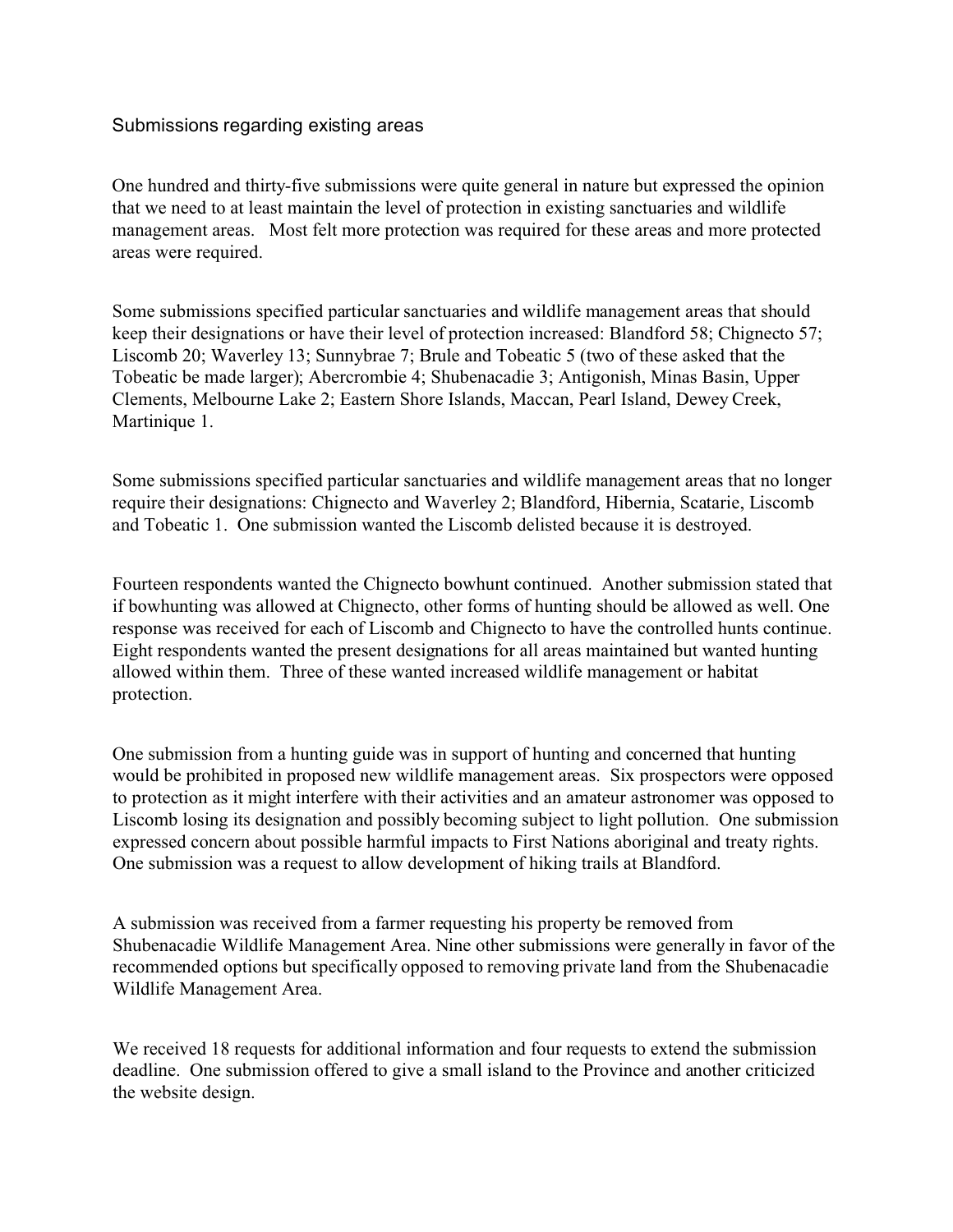### Submissions regarding proposed new areas

There were 17 submissions generally in favour of creating new areas but not specific to a particular site. Three submissions specifically supported a new area near Amherst. Of these, one was in favour of allowing hunting and trapping, one was opposed to hunting and trapping and one wanted the area to be a wilderness area or nature reserve. Each of the following new areas received one specific submission in support: Ciboux Island, Cape Sable Island, The Brothers, Eastern Shore Island additions, and one submission supported the proposed new Minas Basin WMA if agriculture is not adversely impacted.

Five submissions supported continued hunting at Cole Harbour and three submissions supported continued hunting at Cape Sable Island. A Cape Sable Island resident expressed concern about government "shoving people around on their own property."

Submissions specific to Belleisle included: in support 1; in support if agriculture is not adversely impacted 1; concerned wildlife management area status will have an adverse impact on agriculture 1; hunting should continue 1; dog trials should continue 1; hunting and trapping should be prohibited 1.

#### Submissions from parties with targeted interest

Letters were sent directly to associations or companies who may own lands in an area or had specific interests in the process.

Maple Leaf Foods was not opposed to Dewey Creek losing its management area status.

The Kings County Wildlife Association were not opposed to Dewey Creek and the current Minas Basin Wildlife Management Areas losing their status.

Ducks Unlimited was very supportive of new management areas at Amherst, Belleisle, Cape Sable, Cole Harbour and in favour of maintaining the status of Chignecto. However, they had some concerns about changing the status of private land at Shubenacadie.

The Queens County Fish and Game Association, the sole landowner in the Hibernia Wildlife Management Area, asked to have management area status removed. They also wanted increased protection for the Tobeatic.

Neenah Paper agreed that Abercrombie and Manganese Mines should become no hunting areas. They also agreed with the proposal to delist the Liscomb Sanctuary.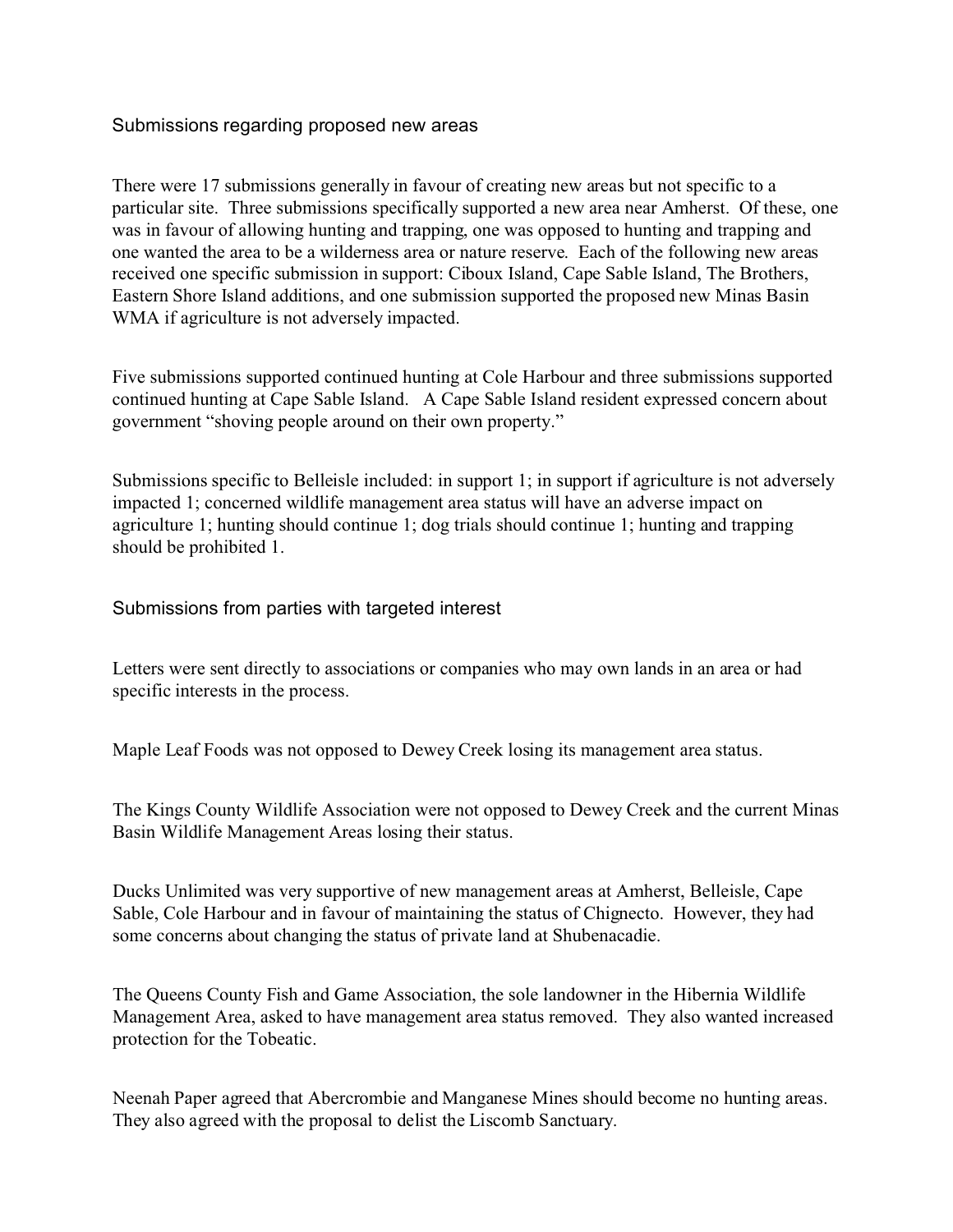The Boy Scouts Association in New Glasgow had safety concerns about opening Sunnybrae to hunting and the impact it would have on nature in the area. Similarly the Nova Scotia Community College in Truro was concerned about safety at Manganese Mines.

The Bowhunters Association of Nova Scotia requested the Department maintain the Chignecto bowhunt.

The Canadian Wildlife Service wrote in support of the proposed wildlife management areas at Amherst, Belleisle, Cape Sable Island, Cole Harbour, Ciboux, Grassy Island and The Brothers.

Nova Scotia Environment and Labour commented on how protective measures of sanctuaries and management areas that overlap protected wilderness areas may compliment wilderness area management. For example, wilderness areas do not generally prohibit or limit hunting or sport fishing. Where such restrictions are important to maintaining wildlife values, or supporting existing recreational use in a wilderness area, Environment and Labour suggested that continued designation of an overlapping wildlife management area or sanctuary may be desired. Environment and Labour also expressed an interest in jointly reviewing specific existing and proposed areas to discuss opportunities to maximize protection objectives.

St Francis Xavier University wrote in support of the Antigonish Harbour area because it was an important research area for their faculty and students.

The Ecology Action Centre detailed how the Liscomb, Chignecto Tobeatic, Blandford, and Waverley should have Crown lands added to existing Wilderness Areas, or create new Wilderness Areas or Nature Reserves. They also proposed that the new wildlife management area near Amherst should be a Wilderness Area or Nature Reserve.

A meeting was held with planners from the Atlantic Service Centre of Parks Canada on June 16 dealing with the Louisburg Sanctuary. At the meeting they learned that the Minister was no longer considering delisting the property.

## Government Response

1. Since most respondents asked that the current sanctuaries and wildlife management areas remain in place, none of the current areas will be delisted. The major prohibitions regarding hunting and trapping will also be maintained.

2. The most widely held opinion expressed by respondents was the need for more protected areas. Government is supporting the efforts of forest industry representatives and provincial